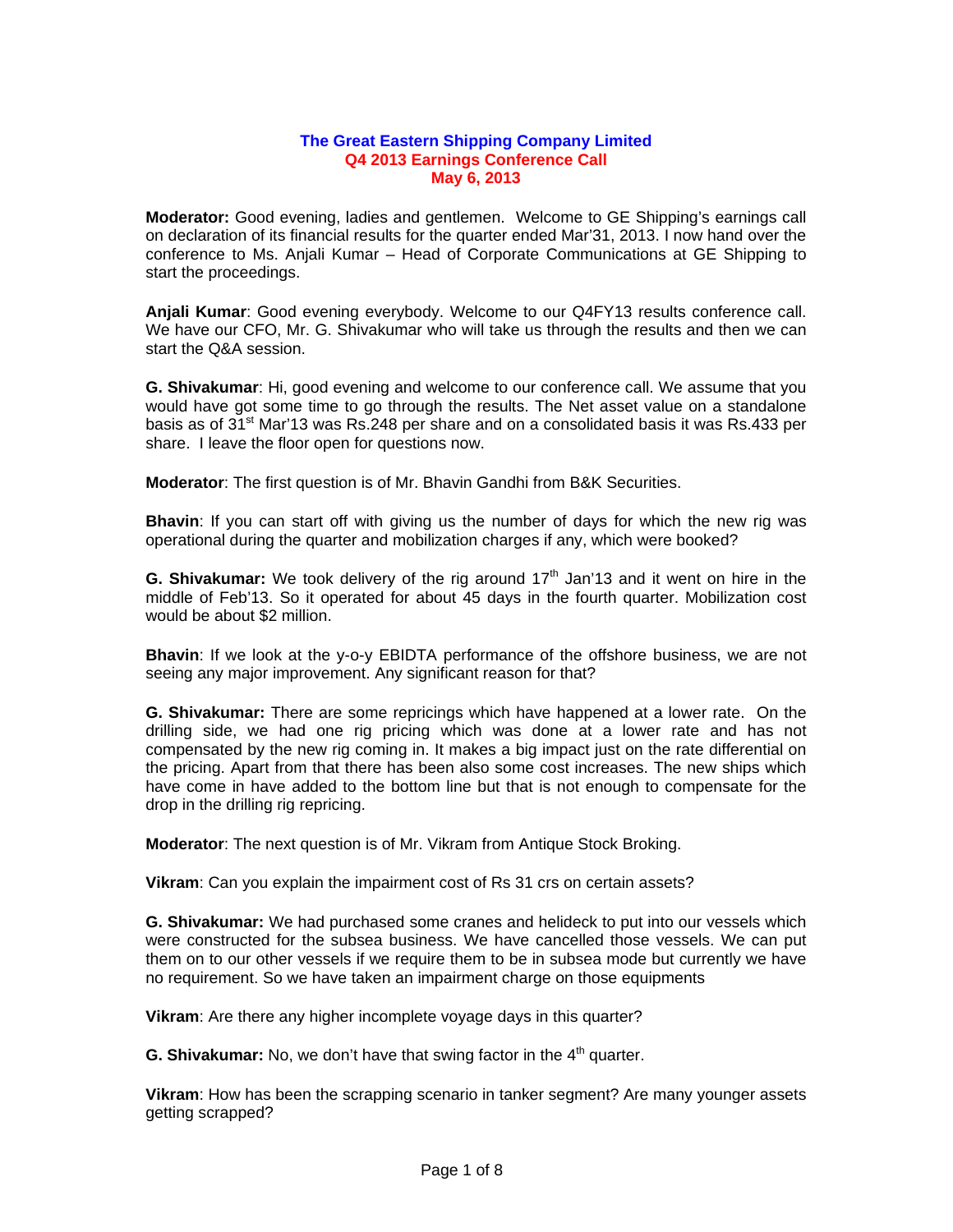**G. Shivakumar:** The average scrapping age for larger vessels especially for large crude carriers is around 20 years, whereas it will be around 24-25 years for smaller vessels. Also, the other factor which comes into this is that the smaller vessels which are the product tankers are doing much better i.e. on the charter rates front as compared to crude tankers. So there is not much of an incentive to scrap the vessels unless there is some regulatory issue. So average age of scrapping has not come down significantly in the last few months.

**Vikram**: In terms of million dwt, how is the scrapping happening in dry bulk and tanker side?

**G. Shivakumar:** In the first three months of this calendar year, we are going along at a little lower than last year's run rate. So we have less than 2 mn dwt of crude carriers scrapped in Q1CY13 versus about 9 mn which was scrapped in full last year. In dry bulk, we have had about 7.5-8 mn scrapped versus 33 mn dwt in CY12. In product tankers, scrapping has been quite low. Its only about 0.5 mn dwt scrapped in the first 3 months of this year. As I mentioned, the product tanker market is doing very well so there is no need or incentive to scrap any ships.

**Vikram**: Are we seeing good amount of slippages in a new order delivery?

**G. Shivakumar:** Slippages are continuing. We are seeing yards which are facing financial stress and therefore not delivering ships. So you have about 40% plus slippage in dry bulk and 30% plus slippage in tankers. That continues so far. But again that is something which has not changed very substantially. We do not know whether these are cancellations or just delays. There is now a very good possibility that a lot of these are actually cancellations and that the order book is not as much as made out to be from the headline news.

**Moderator**: We have our next question from Mr. Chetan Kapoor from IDBI Capital.

**Chetan Kapoor**: My question is regarding the rig repricings? If I am not wrong, we have repricings due this year and next year.

**G. Shivakumar:** We have 2 rigs which are coming for repricing in the next 2 years. One rig is due for repricing at the end of this calendar year. The other rig which was priced in 2008 comes off contract in end of calendar year 2014.

**Chetan Kapoor**: How are the charter rates in the offshore business? Are we seeing any softening in the pricings?

**G. Shivakumar:** It depends on the individual segment. The smaller vessel segment especially the PSVs has a large order book and therefore there is a little bit of a glut and pressure on the rates. On small anchor handling tug supply vessels like the one that we have which is 7,000 hp and about 80-85 tonnes Bollard Pull, the order book is not very high; however, the existing fleet is too large and hence the rates are little subdued. It is not expected that they will go down much from here, but we do not see the rates to pick up substantially. Also the existing fleet of this smaller asset classes is very old and a lot of those are early 80s built. So we have a lot of replacement demand and phasing out of older assets could help to revive the charter market. In case of larger vessels, the charter market is firm and if these assets have added capabilities of doing complex jobs like ROV support then you get a decent premium in the charter rates as these kind of vessels are not easily available in the market.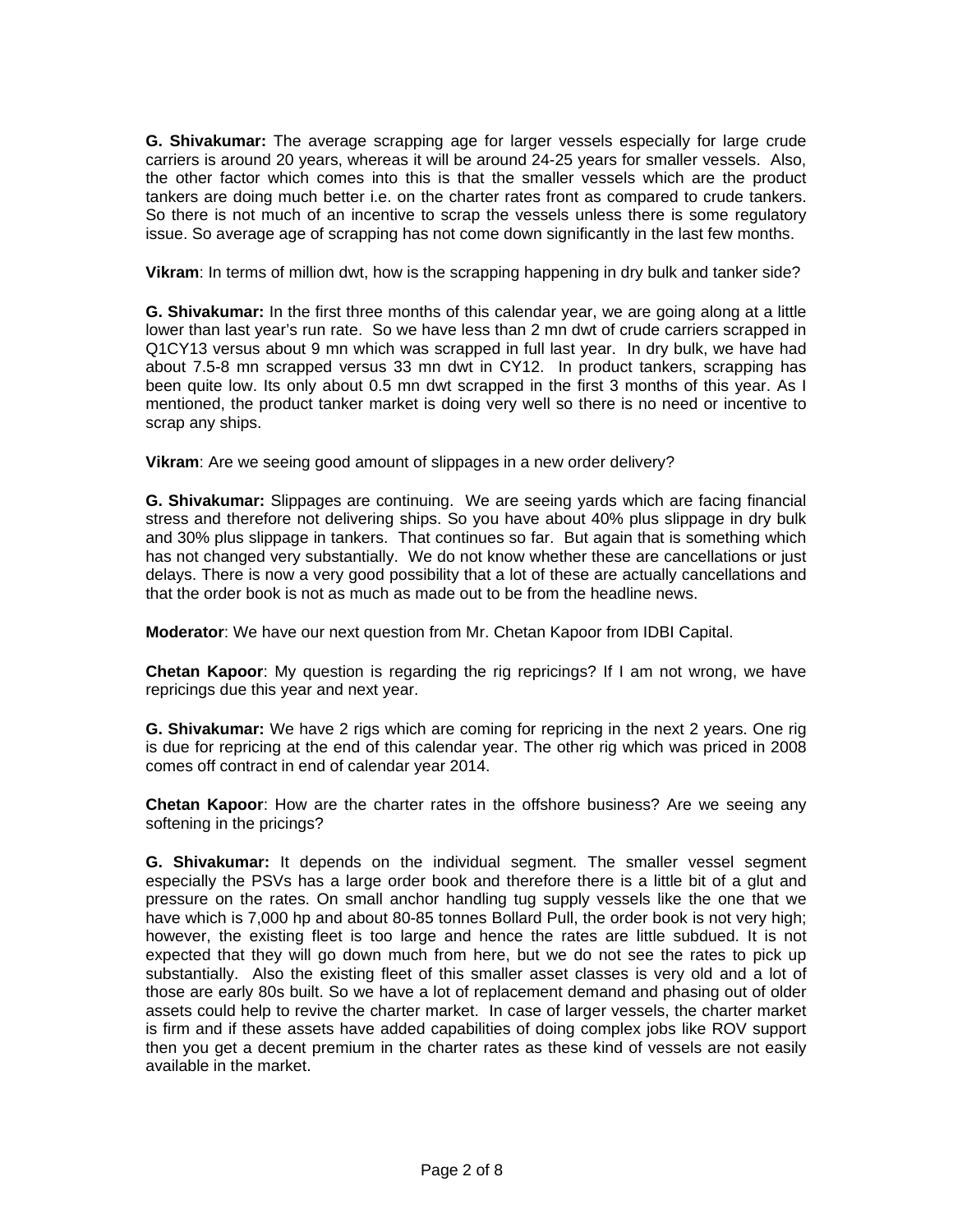**Chetan Kapoor**: As far as your view on the product tanker side is concerned, what is the likely expectation on the charter rates in FY14 and '15?

**G. Shivakumar:** I would not venture a guess on the charter rates, but the general outlook for product tankers trade is positive. Again, it is a function of two-three things; one is that the trade has gone up in a big way and it has been shaken up by the US on back of shale boom which has turned it to a net product exporter. Also, in the past the new supply has been fairly low for product tankers. However, going forward, if we have large orders placed in this segment which has been the recent trend, there could be some pressure on the charter rates. But for now, product tanker segment is the one bright spot in the commodity shipping market.

**Moderator**: The next question is from Sanjay Doshi from Reliance Mutual Fund.

**Sanjay Doshi:** I wanted to have your comments on the asset prices. Last quarter, you mentioned that we need further correction in asset prices for the Company to become active. Have you seen any movement there?

**G. Shivakumar:** We have seen some uptick in the product tanker segment because there is quite a bit of money which is waiting to come in and buy assets. Majority of the listed players of Europe and the US seem to be under significant stress but privately owned shipping companies seem to have substantial amount of cash. That's so because every time a good asset comes into the market it gets snapped up pretty quickly. So there are a lot of buyers waiting for good assets. The product tankers values went up between 3-10% during the quarter, whereas on the rest of the assets classes, values are down maybe 1-5%.

**Sanjay Doshi:** And do we stand that we may not be active at these prices or has the business outlook improved for us to look at some opportunities though there has not been any significant price correction or asset correction?

**G. Shivakumar:** We are always on the lookout for value buying and keep on evaluating opportunities. Even if we may not be at the absolute bottom in terms of prices, but one thing is for sure is that we are in a bottom third or bottom quartile of the market. So we are always assessing purchase opportunities and as and when something comes along which looks tempting, we will buy. We are also looking at whether we can do some new buildings also.

**Sanjay Doshi:** Can you share more light in terms of any capital which has been committed over the next one year for asset purchase and the segments that you will be more happy to look forward to?

**G. Shivakumar:** Currently, we only have one capital commitment, which is for one product tanker, which will come in about 2 years time. So there is only one installment payment which has to go within the next one year, but that is about it. So it is not a huge CAPEX commitment. We are always evaluating opportunities but as of now the only commitment is this one vessel.

**Sanjay Doshi**: But would we be comfortable with around \$600-700 mn if need be to look forward to asset purchase?

**G. Shivakumar:** I would not get into a number but yes, the affordability is certainly there, I do not know if it will extend to \$600 million but yes, the affordability is certainly there.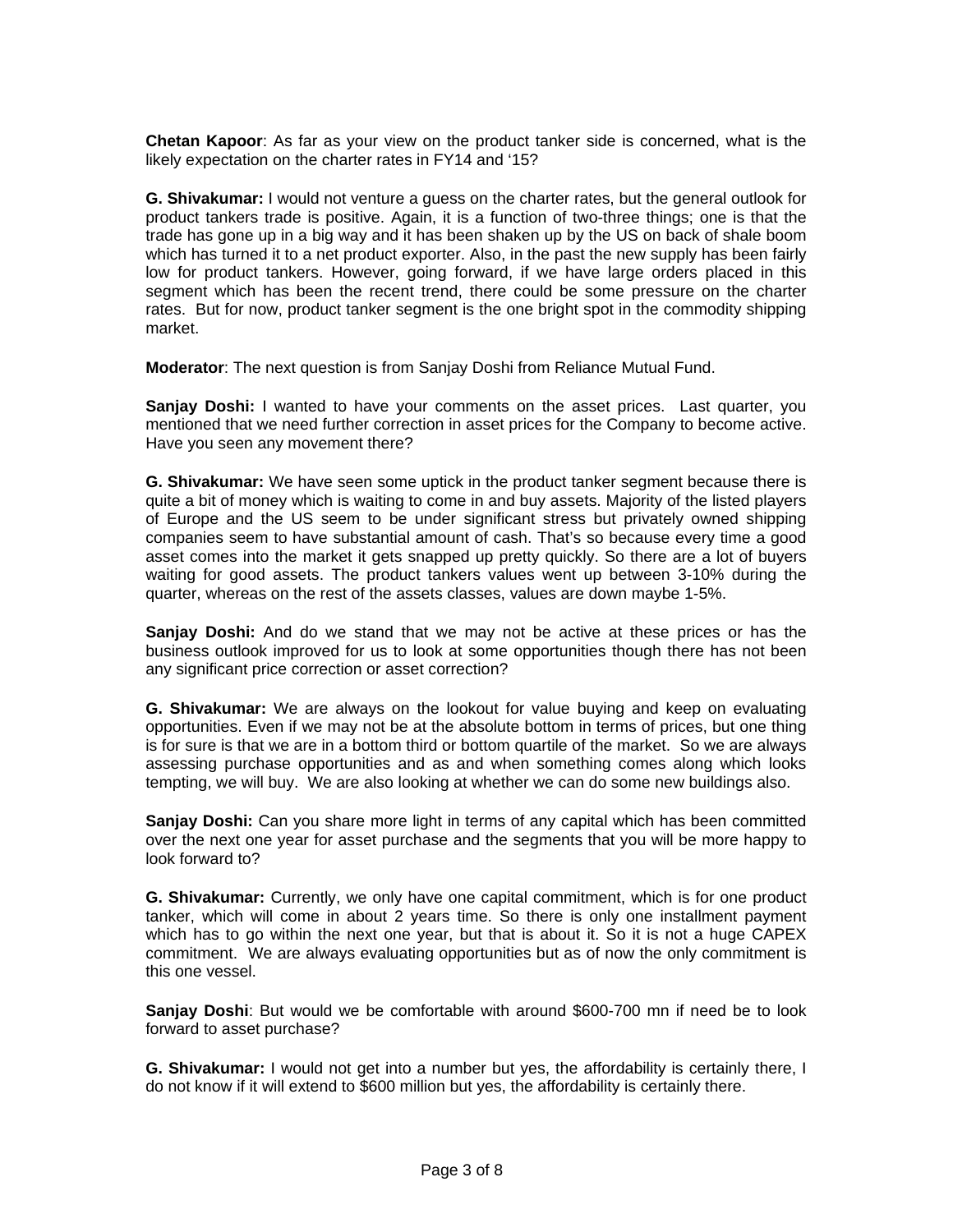**Sanjay Doshi**: On the global shipping market, has there been any significant shift from players in Japan because of the currency movement? Have you seen pricing being aggressive from those areas?

**G. Shivakumar:** The significant effect of the Yen movement is two-fold. One is that Japanese owners could not afford to sell ships because they would have to book a large loss on the sale when the Yen was at 80 to a dollar. Now that it is close to 100 to a dollar they can afford to sell more. So you see a few more Japanese second hand ships coming into the market. The second impact is on yard pricing. Yards were completely outpriced because of the strength of the currency, and that disadvantage has got nullified to a large extent. So they are becoming a little competitive again. So those are the two impacts really.

**Moderator**: The next question is from the line of Pallavi from HT Media.

**Pallavi:** Your offshore business has compensated for the underperformance of shipping business for some time now. In your outlook, for the offshore business, you are saying that excessive capacity addition in the coming years could cause some concern on utilizations and rates going forward. So I just wanted to understand the impact, if you could elaborate more on this and give me some outlook on the offshore business and whether it will continue to sort of compensate for the underperformance of shipping in future?

**G. Shivakumar:** Yes, as I mentioned there are some areas in offshore where there is a little bit of weakness. For example, if you take a plain vanilla mid-sized PSV of 3,000 deadweight, that part of the market is not very strong. However, in the larger sizes and in the jackup rig market which form the large part of our business, the market continues to be quite strong and very profitable.

**Pallavi:** So what is your outlook on the shipping business then? Are you expecting rates to improve in the next?

**G. Shivakumar:** The product tanker market is already at a very decent level. So, that market will continue to be strong is our prognosis. On dry bulk, the supply overhang is quite worrying. People are calling for a recovery by 2014. So we expect maybe a year before the recovery. On the crude tanker market, it seems a little more structural change because of changing trade patterns. We will have to wait and see how the trade evolves.

**Moderator:** The next question is from Rohit from SBI Mutual Fund.

**Rohit:** Are you seeing any different routes coming up which can compensate for such a big player as US cutting imports?

**G. Shivakumar:** In the last four years, they have reduced crude oil imports by 4 mn barrels a day and nobody can compensate that kind of trade. So, that is why we are seeing this weak market. China, of course is continuing to import, China is continuing to import from as far a field as Venezuela, West Africa, which is the longest run. So that is a little bit of compensation, but it is not enough. Rest of the world cannot grow 4 mn barrels in this period. So that is why you will find the crude market so weak in the last year or two.

**Rohit**: So what is your strategy on asset acquisition in this segment then? Is it something which you would probably do last of all?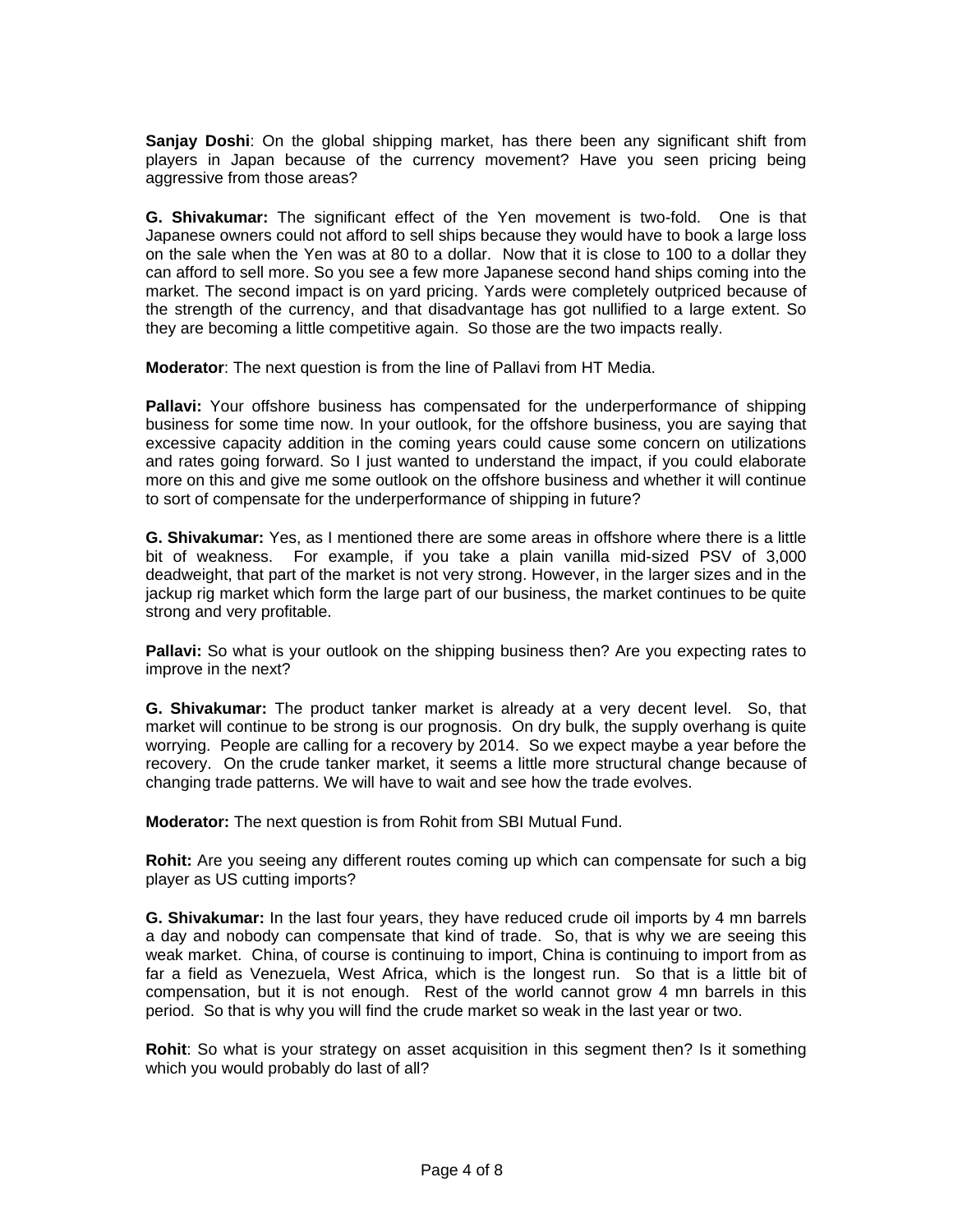**G. Shivakumar:** Possibly, yes. As of now, we do not believe that the asset values have priced in the outlook for that business. So we are not there to acquire assets in the crude. It is not just the business being good or not, because of the cycle. The cycle will reach a point where crude carriers' prices get hammered to the levels where they are attractive. At that point, we will not mind buying crude carriers. It is not that we have written off the segment. All we are saying is current asset values do not make sense because of the outlook for that business. But, in principle, we do not have an attachment to saying that crude has to be the bigger segment or biggest business.

**Moderator**: The next question is from Himanshu Upadhyay from M3 Investment.

**Himanshu**: My question is on the jackup rig market. How have been the charter rates off late? Also how have the asset values moved in that sector? Last time we had discussed that Chinese shipyards were getting aggressive in this market. Has that impacted the other shipyards?

**G. Shivakumar:** Earnings outlook has been stable from last few months. Again, the problem is that it is very difficult to compare two fixtures which are done because of different cost structures. It is a very localized business and local costs are not really comparable. So if you have a fixture in Indonesia at let us say 100 and you have another fixture in Malaysia at 90 and another fixture in India at 80. It might well turn out that the Indian fixture is the best of the lot because the operating expenses, tax structure, etc. But broadly the market seems to be improving. It has been strong for quite some time now, maybe a year or more, and it seems to be improving slightly.

With regard to Chinese yards, they have not been aggressive in dropping prices, but have been lenient in the payment and financing terms. However, it has not forced the Singaporean builders who are the market leaders to drop their prices. In the last six months those prices must have gone higher rather than lower because of the demand for those rigs.

**Himanshu**: Are charter rates on the supply vessels also been softer as compared to a year?

**G. Shivakumar:** Over the year, day rates may be slightly lower by 5-10%. Again, rates have come down for plain vanilla assets and not for slightly more advanced and capable assets. For the more advanced vessels, the rates have gone up because there is a shortage of those assets. Asset values may have come off slightly but not very much. For the older assets, yes, they would have come off substantially, but for modern assets it's a very marginal drop.

**Himanshu**: What are your views on the next round of capital investment in the shipping business? Will you be investing there?

**G. Shivakumar:** We are almost at the bottom of the cycle and therefore it makes little more sense to invest in shipping.

**Himanshu**: What is the main reason for large orders still placed for the larger assets in shipping like capsizes?

**G. Shivakumar:** Basically, people are saying that I have got cash, I have to invest in and I am in the shipping business. As I said we are in the bottom quartile. The new building order for a capsize at the peak was maybe \$100 million and today you can get that at \$45-50 million. People say that how much lower can it go and at some time it will again go back to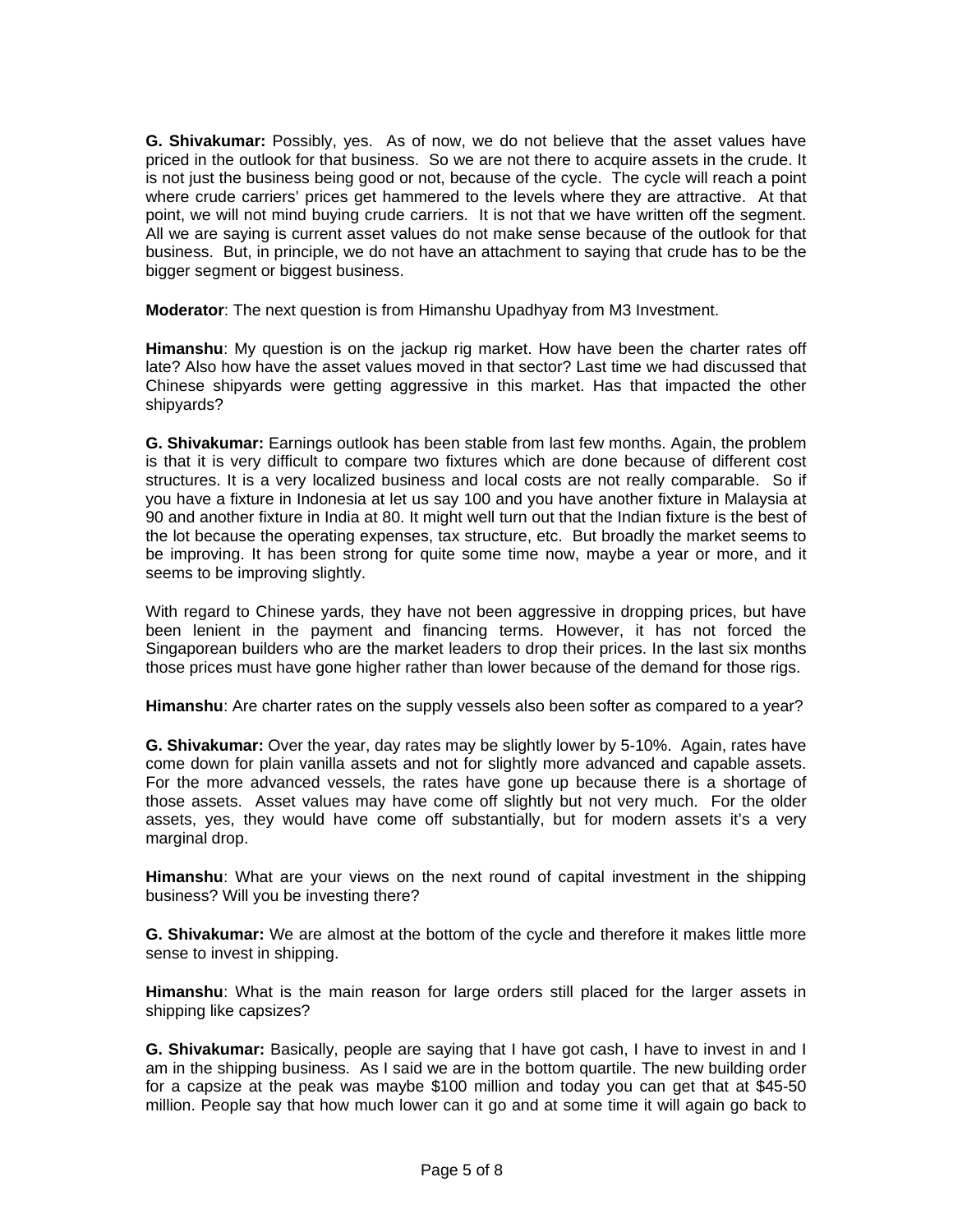\$100 million mark and then will I make a lot of money. It is a fairly simplistic view to take but that is how you do in a cyclical business and that is how people make money. Basically, that is a temptation. Also, if you place an order now, it will get delivered 2 years down the line and hence you need not worry about the terrible charter rates in the short term and hope that by the time the ship comes the market has recovered.

**Moderator**: The next question is from Ashish Jain from Morgan Stanley.

**Ashish Jain**: My first question was on the offshore business. If I look at the segmental results, the offshore margins seem to have dropped quite significantly quarter-on-quarter. So, what is really driving that in the segmental numbers?

**G. Shivakumar:** One is that we had the rig delivered to us in January. She went on hire in mid-Feb. So all the expenses related to the mobilization of the rig got added in this fourth quarter. We also had a couple of dry docks during this quarter on the offshore side

**Ashish Jain**: Where would be the jackup rates today?

**G. Shivakumar:** The last rate which was fixed in India for a long term contract was in early 2012 which actually is only a representative fixture. But if you take our own fixture which happened in late 2011 that was probably 25% lower than the rate of 2008.

**Ashish Jain**: And that is a realistic number to look at even today?

**G. Shivakumar:** No, I do not think so. The market is stronger than it was in 2011. But we are nowhere near the highs of 2008 yet.

**Moderator**: The next question is from of Krishna Raj, an individual Investor.

**Krishna Raj**: My question is related to the shipping side of the business. In fact, I was expecting an impairment charge on the shipping side and I will just run through my reasoning. If you look at the statement of assets and liabilities that has been put out, the fixed assets have been carried at about Rs.300 per share. You said the NAV was Rs.248 and that included the Greatship investment at cost. This investment at cost is about Rs.120 a share. So that leaves about Rs.128 a share for the rest of the balance sheet and you are practically carrying no debt on the shipping side of the business and the current assets and the current liabilities more or less square off except for your short term provisions, which I think probably not included in the NAV. So that leaves me with a back-of-the-envelope calculation of about Rs.300 odd per share is the book value of the vessels and the vessels are almost half their age, the average age is 9.6 years. So I wanted to just understand if my reasoning is right and what is your reasons for not impairing the shipping side of the business?

**G. Shivakumar**: We will come to the calculation that you have done a little later. The average age of the vessel does not really make a difference. When in the boom, you could have had a 20-year ship and still would have had a wonderful value for that. But, basically the point that you are making is correct and you can see it from our net asset value calculation itself. If you just see it from a difference between the book value per share and the NAV per share, you will find that we are substantially lower. The only difference in those two calculations is that the shipping assets or all the assets are mark-to-market in the NAV calculations, while in the book value calculation, they are taken in as per book value.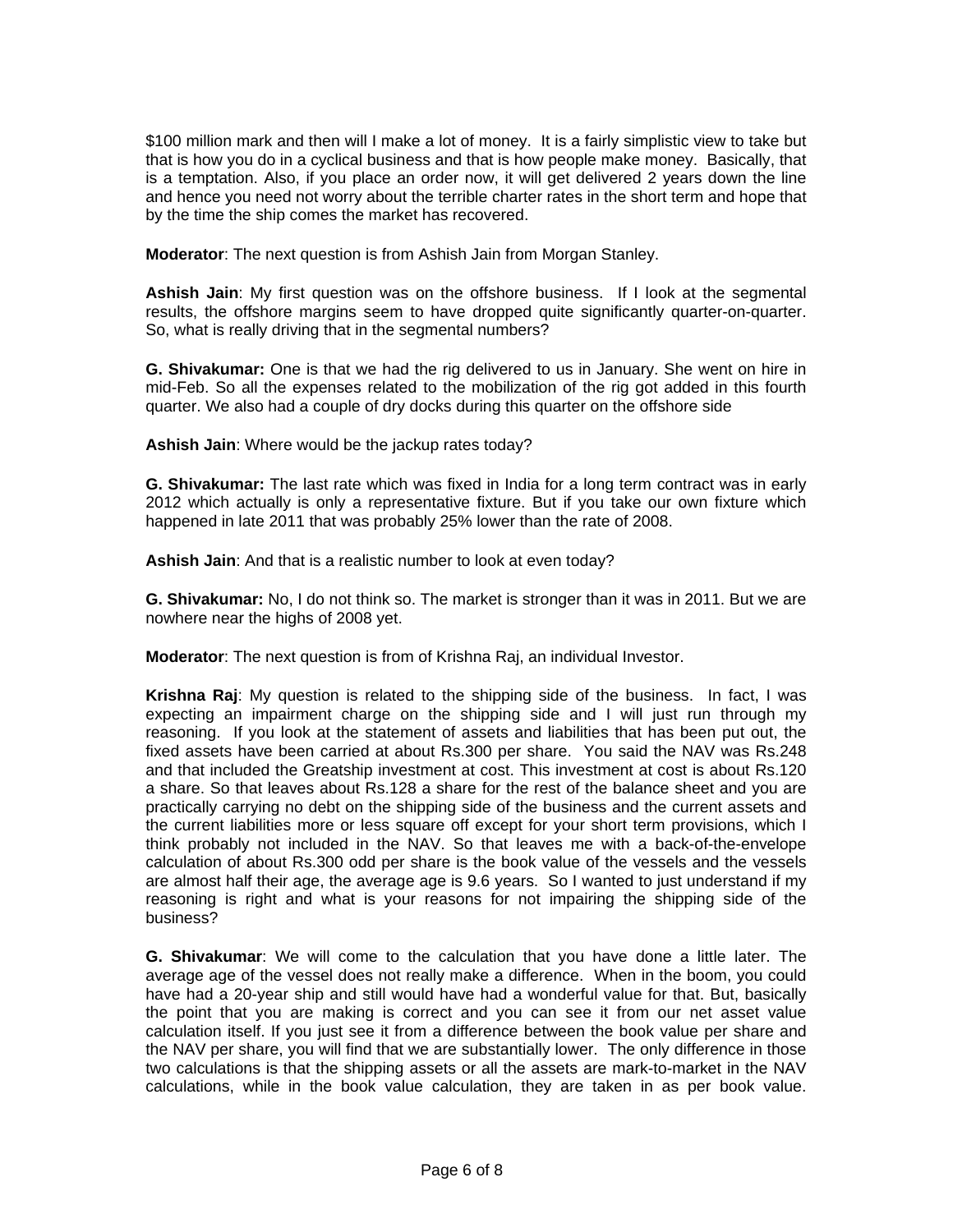Therefore, there is certainly a negative in the market value of the shipping fleet vis-à-vis the book value of the shipping fleet.

 But however, the way we do the impairment is like this. The accounting standard says that, you take the market value of the asset versus the book value of the asset. Now, the market value is lower than book value, the way it is now. You need to test the asset for impairment. And when you test for impairment, you also have to not just take the market value of the asset, because then most of your accounts would just be changes in the market value of your assets and these are not assets which are trading assets, in the sense that you expect just trade in and order that. They are held for the purpose of earning cash flows. So the next test which you have to do is to see what is the expected benefit that I derive from holding this asset. That means you project the cash flows that you expect from that asset over the remaining life of the asset, discounted back at your weighted average cost of capital and then you arrive at a value.

Let us say for example, a book value of Rs.100 for a specific asset. You have a market value of Rs.70 for that same asset. So you have a shortfall of Rs.30 and now you do a projection of the expected cash flows. The expected cash flows the way we project is that we will take the last 10 years average earnings of that class of asset. We do not just take that 10-year average earnings. For the first 3 years we apply the current 3-year time charter rate. So we take the full impact of a weak spot market or a weak prompt market. Then for the next 4 years, we take the long-term averages and beyond that period, for the remaining life, we discount that further by 15%, and then we arrive at the net present value of the cash flows from that asset.

Now, in the case that I mentioned let us say that this lands up at Rs.110. So now you have the book value of the asset as Rs.100, market value is Rs.70 and the value in use of that cash generating unit is Rs.110. Now, there is no scope for taking an impairment charge on that asset based on the projections that have been made for the asset. We have used the same benchmark since 2008-09 for assessing the value of the assets. So if you arrive at a number of Rs95 from the cash flows in the same example, we would be taking an impairment of Rs.100 minus Rs.95 which is Rs.5. However, as it stands today and the test that we have done on 31<sup>st</sup> March 2013, none of our assets have required to take impairment based on the projections.

**Krishna Raj**: In current liabilities under short-term provisions you have about Rs.800 crores, should I understand that most of it is mark-to-market on cash flow hedges, the provisions for mark-to-market on cash flow hedges?

**G. Shivakumar:** Yes, you are absolutely correct.

**Krishna Raj**: So I was assuming that this would decline over time. So if you can throw some light on the nature of how it moves over time that will be really helpful?

**G. Shivakumar:** We have borrowings in rupees which are swapped into dollars. Since we are a dollar base business, we have swapped those into dollars and there is a mark-tomarket on this, a negative mark-to-market on this. The mark-to-market comes not just from the rupee/dollar swap but also from the interest rate swap because we have swapped them into fixed rate dollars. Therefore, there is a negative mark-to-market on those transactions. These will stay on our balance sheet till such time these borrowings are repaid which is starting in 2018.